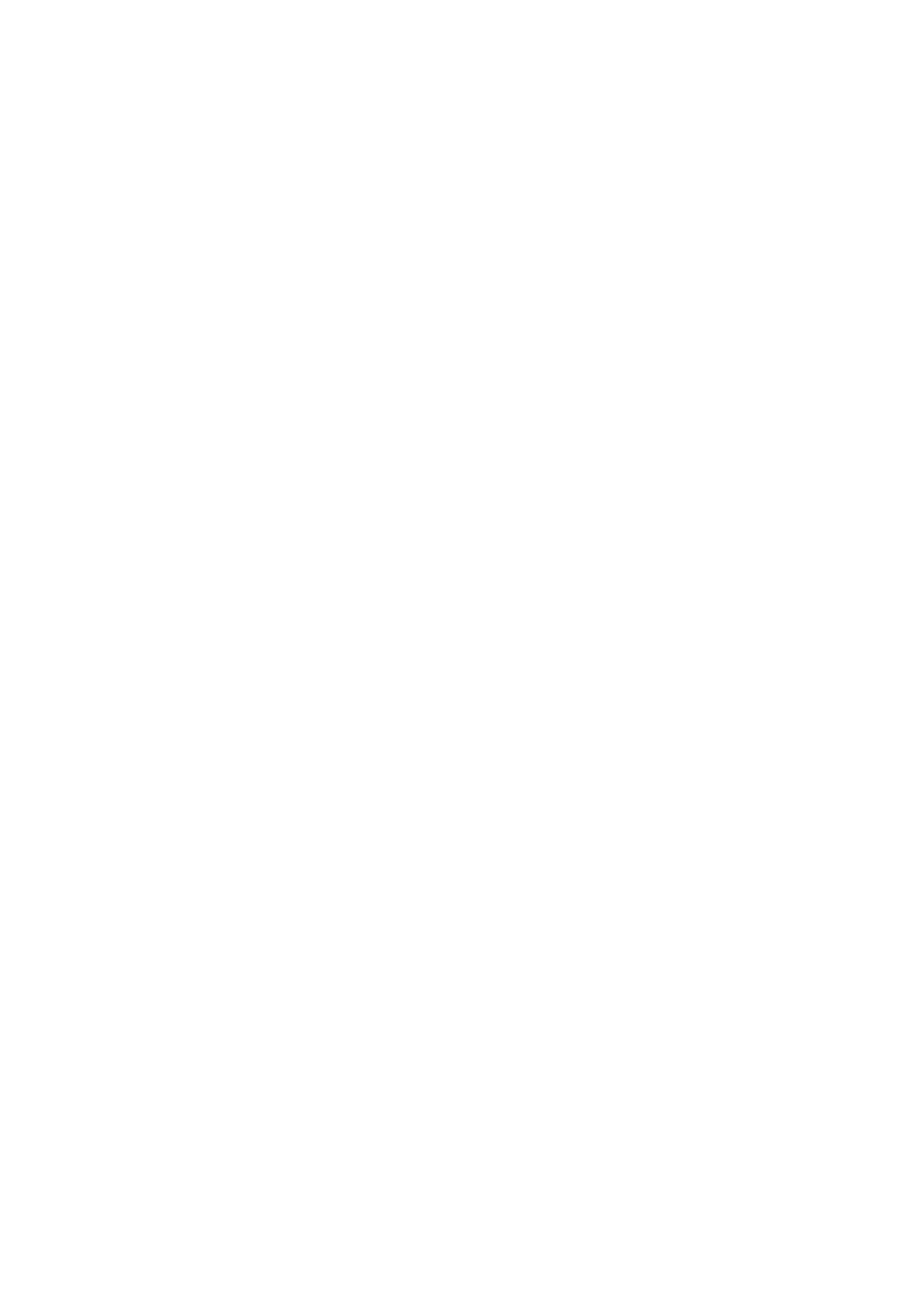# **CHAPTER 248**

# **MENTAL HEALTH ACT**

# ARRANGEMENT OF SECTIONS

# PART I – PRELIMINARY

#### *Section*

- 1. Short title.
- 2. Interpretation.

# PART II – RECEPTION OF PERSONS IN MENTAL HOSPITALS

3. Reception into mental hospital.

# PART III – THE KENYA BOARD OF MENTAL HEALTH

- 4. Establishment of the Board.
- 5. Functions of the Board.
- 6. The Director of Mental Health and staff of the Board.
- 7. District mental health councils.
- 8. Expenses of the Board and the district mental health councils.

### PART IV – MENTAL HOSPITALS

9. Establishment of mental hospitals.

# PART V – VOLUNTARY PATIENTS

- 10. Power to receive voluntary patients.
- 11. Voluntary patient to be reviewed within seventy-two hours.
- 12. Notification of reception, death or departure of voluntary patient.
- 13. Voluntary patient not to be retained for more than forty-two days after becoming incapable of expressing himself.

#### PART VI – INVOLUNTARY PATIENTS

- 14. Temporary treatment without certificate of certain persons.
- 15. Board's powers of discharge.

#### PART VII – EMERGENCY ADMISSION

16. Power to take person suffering from mental disorder into custody.

#### PART VIII – ADMISSION AND DISCHARGE OF MEMBERS OF THE ARMED FORCES

17. Admission of member of armed forces into mental hospital for observation and treatment.

#### PART IX – ADMISSION OF PATIENTS FROM FOREIGN COUNTRIES

- 18. Admission of patients from foreign countries to be under this Part.
- 19. Admission of patients from foreign countries.
- 20. Admission fees under this Part.

# PART X – DISCHARGE AND TRANSFER OF PATIENTS

- 21. Discharges.
- 22. Order for delivery of patient into care of relative or friend.
- 23. Transfer of patients in Government hospitals.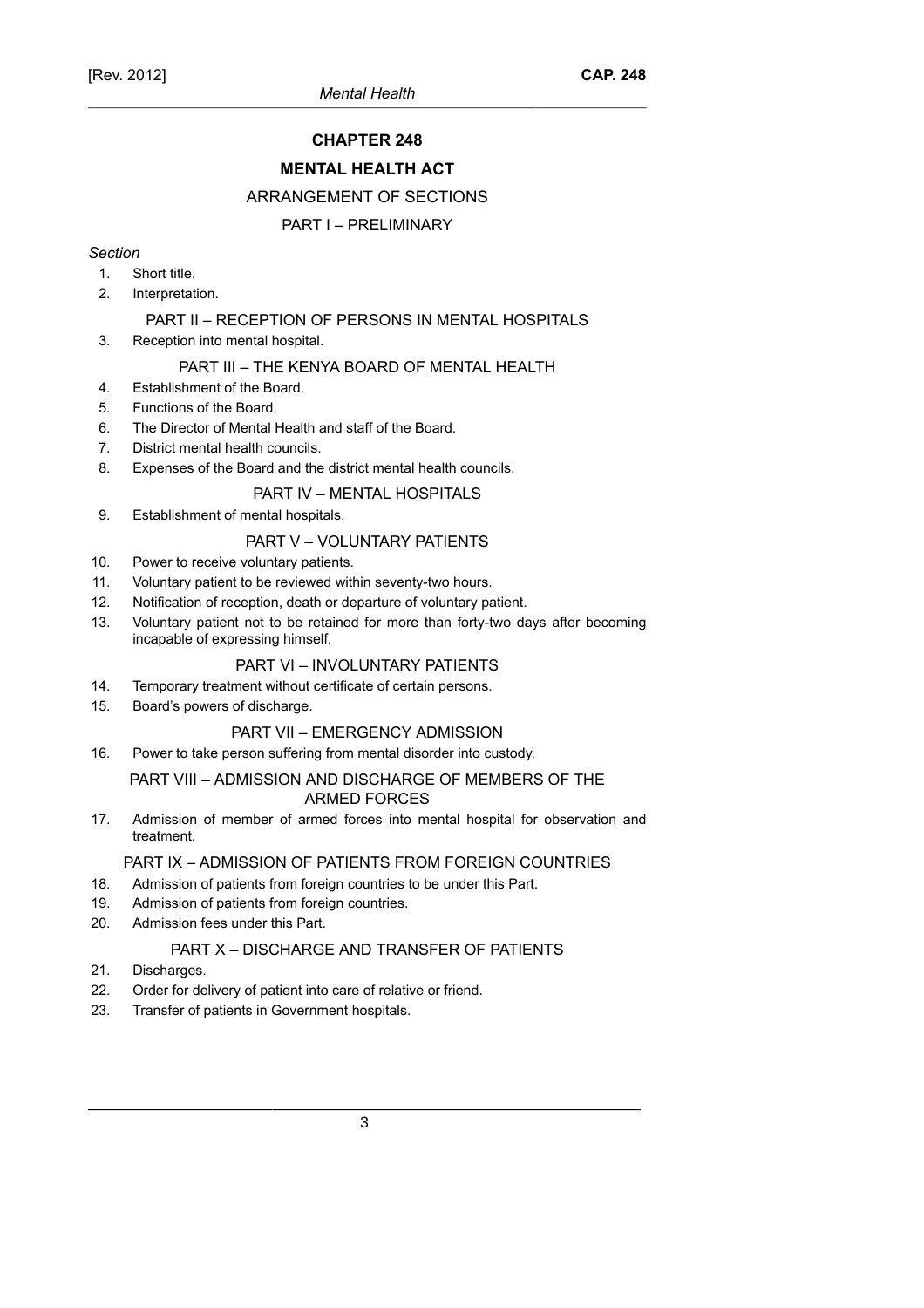# PART XI – REMOVAL OF PATIENTS TO OTHER COUNTRIES

#### *Section*

- 24. Removal of patients to other countries.
- 25. Cost of removal and maintenance.

# PART XII – JUDICIAL POWER OVER PERSONS AND ESTATES OF PERSONS SUFFERING FROM MENTAL DISORDER

- 26. Orders for custody, management and guardianship.
- 27. Power of manager in respect of estate.
- 28. Power to make any order concerning any matter with the person.
- 29. Power to apply property for maintenance of person suffering from mental disorder without appointing manager.
- 30. Powers of court over property of person who has no manager appointed.
- 31. Power to order transfer of property of person residing out of Kenya.
- 32. Execution of conveyances and powers by manager under order of court.
- 33. Manager to furnish inventory and annual accounts.
- 34. Removal of managers and guardians.
- 35. Termination of appointment of manager.
- 36. Orders on recovery of person previously suffering from mental disorder.
- 37. Examination of females.
- 38. Court procedure.
- 39. Chief Justice may delegate powers to magistrates.

### PART XIII – GENERAL PROVISIONS

- 40. Letters of patients.
- 41. Power to refuse reception into mental hospital.
- 42. Protection of persons acting under Act.
- 43. Who may not give certificates.
- 44. Amendment of order of certification.
- 45. Detention of escapee.
- 46. Insurance for treatment of persons suffering from mental disorder.

### PART XIV – OFFENCES

- 47. Person other than medical practitioner signing certificates.
- 48. False certificates.
- 49. Escape of person suffering from mental disorder.
- 50. Permitting patient to quit mental hospital unlawfully.
- 51. Ill-treatment of person in mental hospital.
- 52. Dealings with patients.
- 53. General penalty.

# PART XV – POWER TO MAKE REGULATIONS AND RULES OF COURT, ETC.

- 54. Regulations.
- 55. Rules of court.
- 56. Repeal of the Mental Treatment Act (Cap. 248).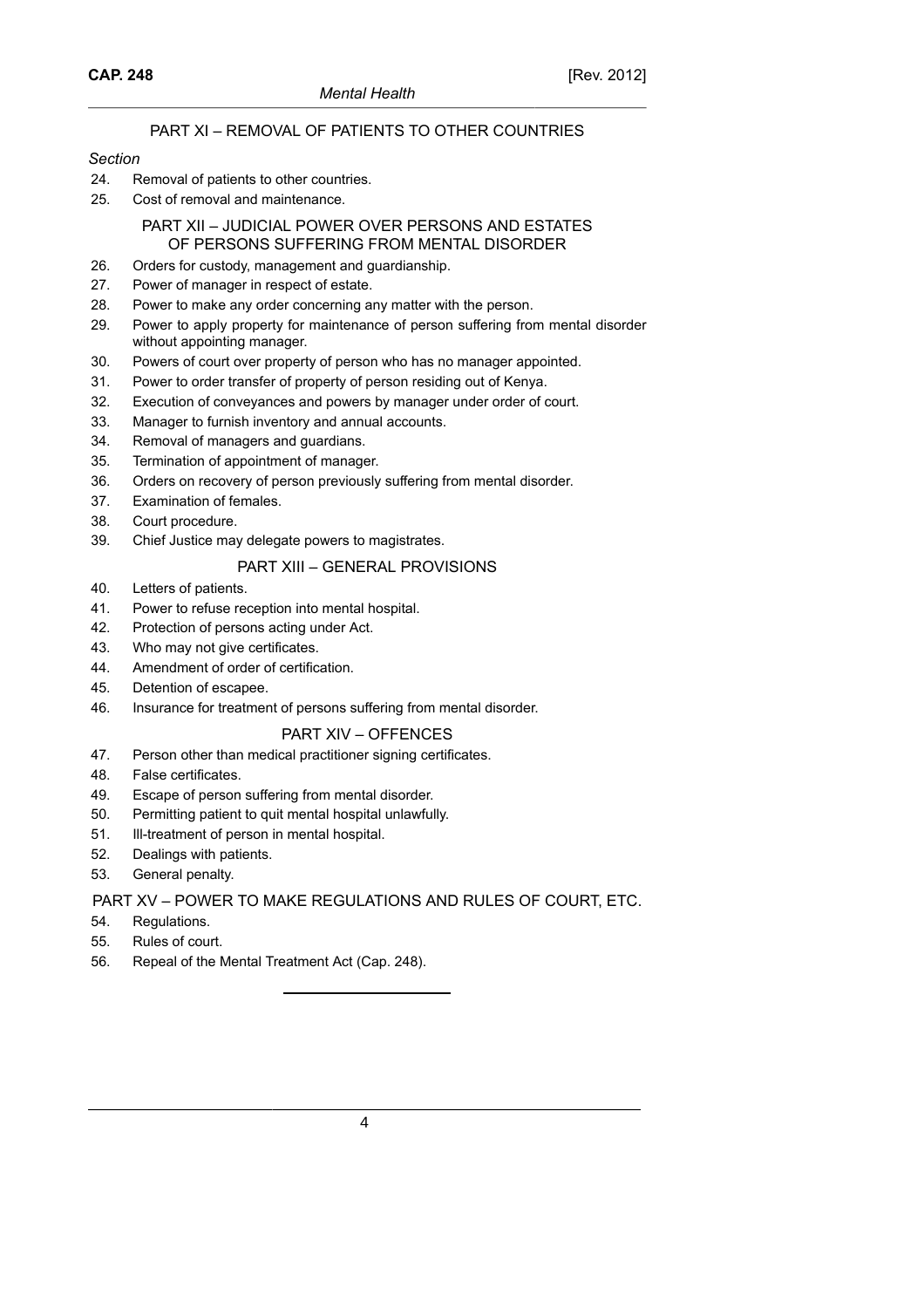#### **CHAPTER 248**

#### **MENTAL HEALTH ACT**

[*Date of assent: 27th November, 1989*.]

[*Date of commencement: 1st May, 1991*.]

**An Act of Parliament to amend and consolidate the law relating to the care of persons who are suffering from mental disorder or mental subnormality with mental disorder; for the custody of their persons and the management of their estates; for the management and control of mental hospitals; and for connected purposes**

[Act No. 10 of 1989, L.N. 143/1991, Act No. 11 of 1993.]

PART I – PRELIMINARY

# **1. Short title**

This Act may be cited as the Mental Health Act.

# **2. Interpretation**

In this Act, unless the context otherwise requires—

**"Board"** means the Kenya Board of Mental Health established under section 4;

**"court"** means the High Court;

**"Director"** means the Director of Medical Services;

**"magistrate"** means a magistrate holding a subordinate court of the first class;

**"manager"** means any person appointed under Part XII;

**"medical practitioner"** has the meaning assigned to that term in sections 2 and 3 of the Medical Practitioners and Dentists Act (Cap. 253);

**"mental hospital"** means a mental hospital established under section 9;

**"person in charge"**, in relation to a mental hospital, means the person for the time being authorized by the Director to be in medical charge of the mental hospital;

**"person suffering from mental disorder"** means a person who has been found to be so suffering under this Act and includes a person diagnozed as a psychopathic person with mental illness and person suffering from mental impairment due to alcohol of substance abuse;

**"substance abuse"** means the maladaptive pattern of use as indicated by either recurrent or continued use of any psychoactive substances (such as alcohol, amphetamines, *cannabis sativa*, cocaine, hallucinogens, inhalants, opiods, sedatives, hypnotics, or anxiolytics) where such use causes or exacerbates persistent or recurrent social, occupational, psychological or physical problems;

**"treatment"** includes medical treatment, nursing and care and training under medical supervision.

[Act No. 11 of 1993, Sch.]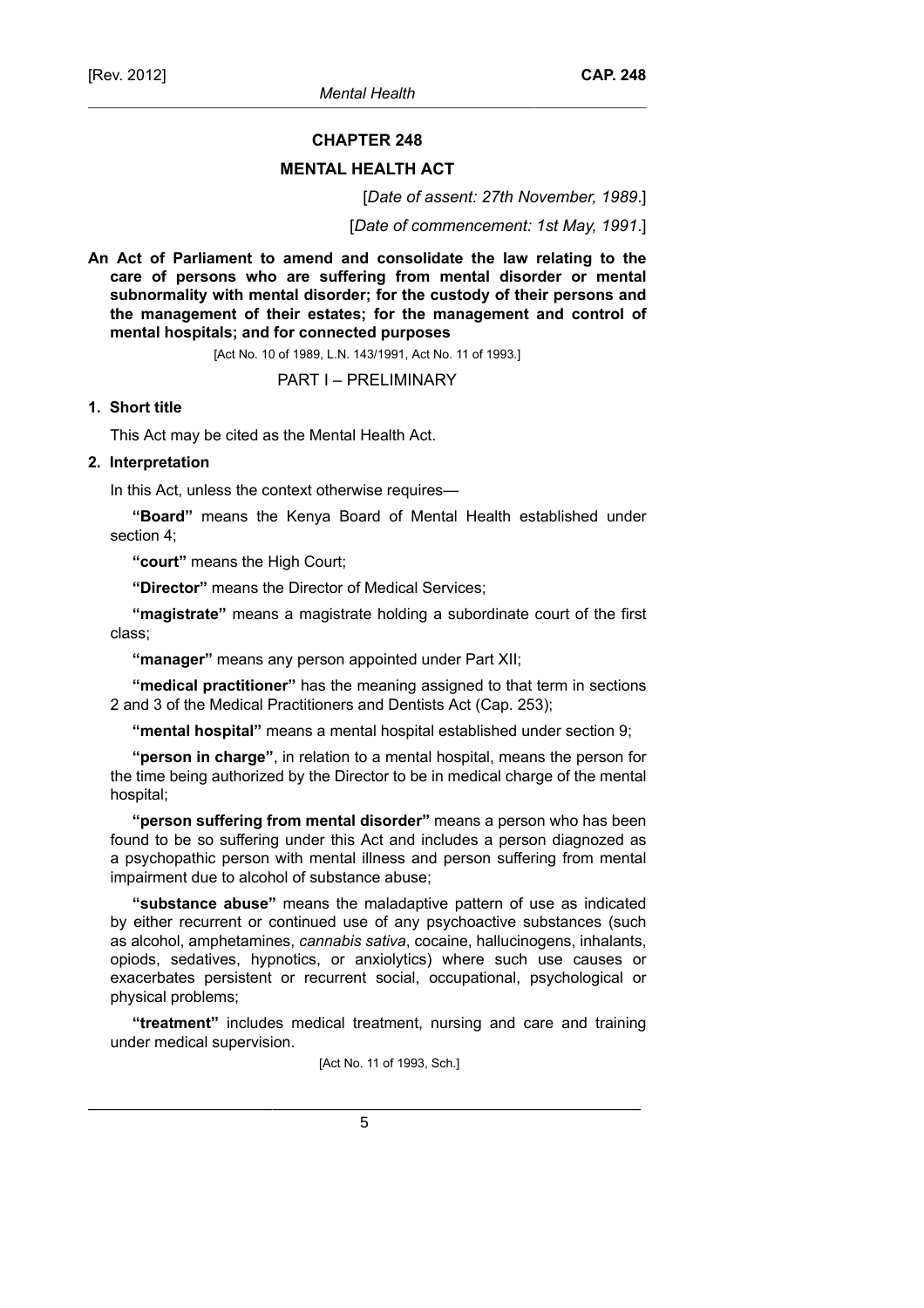# PART II – RECEPTION OF PERSONS IN MENTAL HOSPITALS

# **3. Reception into mental hospital**

Subject to the Criminal Procedure Code (Cap. 75), no person shall be received or detained for treatment in a mental hospital unless he is received and detained under this Act.

PART III – THE KENYA BOARD OF MENTAL HEALTH

# **4. Establishment of the Board**

(1) There shall be established a Board to be known as the Kenya Board of Mental Heath for the purposes of this Act.

- (2) The Board shall consist of—
	- (a) a chairman, who shall be the Director of Medical Services or a Deputy Director of Medical Services appointed by the Minister;
	- (b) one medical practitioner with specialization and experience in mental health care appointed by the Minister;
	- (c) one clinical officer with training and experience in mental health care appointed by the Minister;
	- (d) one nurse with training and experience in mental health care appointed by the Minister;
	- (e) the Commissioner for Social Services or, where the Commissioner cannot serve, his nominee appointed by the Minister;
	- (f) the Director of Education or, where the Director cannot serve, his nominee appointed by the Minister;
	- (g) a representative of each of the provinces of Kenya being persons resident in the provinces, appointed by the Minister;
	- (h) the Deputy Director of Mental Health;
	- the Chief Nursing Officer.

(3) The members of the Board appointed by the Minister shall serve at the Minister's pleasure for a period not exceeding three years and shall be eligible for re-appointment.

(4) The Board may co-opt any person whose skills, knowledge or experience may be useful to the Board or to any committee of the Board.

(5) The Board may for any purpose or function establish committees of the Board.

(6) Subject to this section, the Board shall regulate its own procedure and the procedure of any committee established by it.

[Act No. 11 of 1993, Sch.]

# **5. Functions of the Board**

The functions of the Board shall, under the control of and direction of the Minister, be—

- (a) to co-ordinate the mental health care activities in Kenya;
- (b) to advise the Government on the state of mental health and mental health care facilities in Kenya;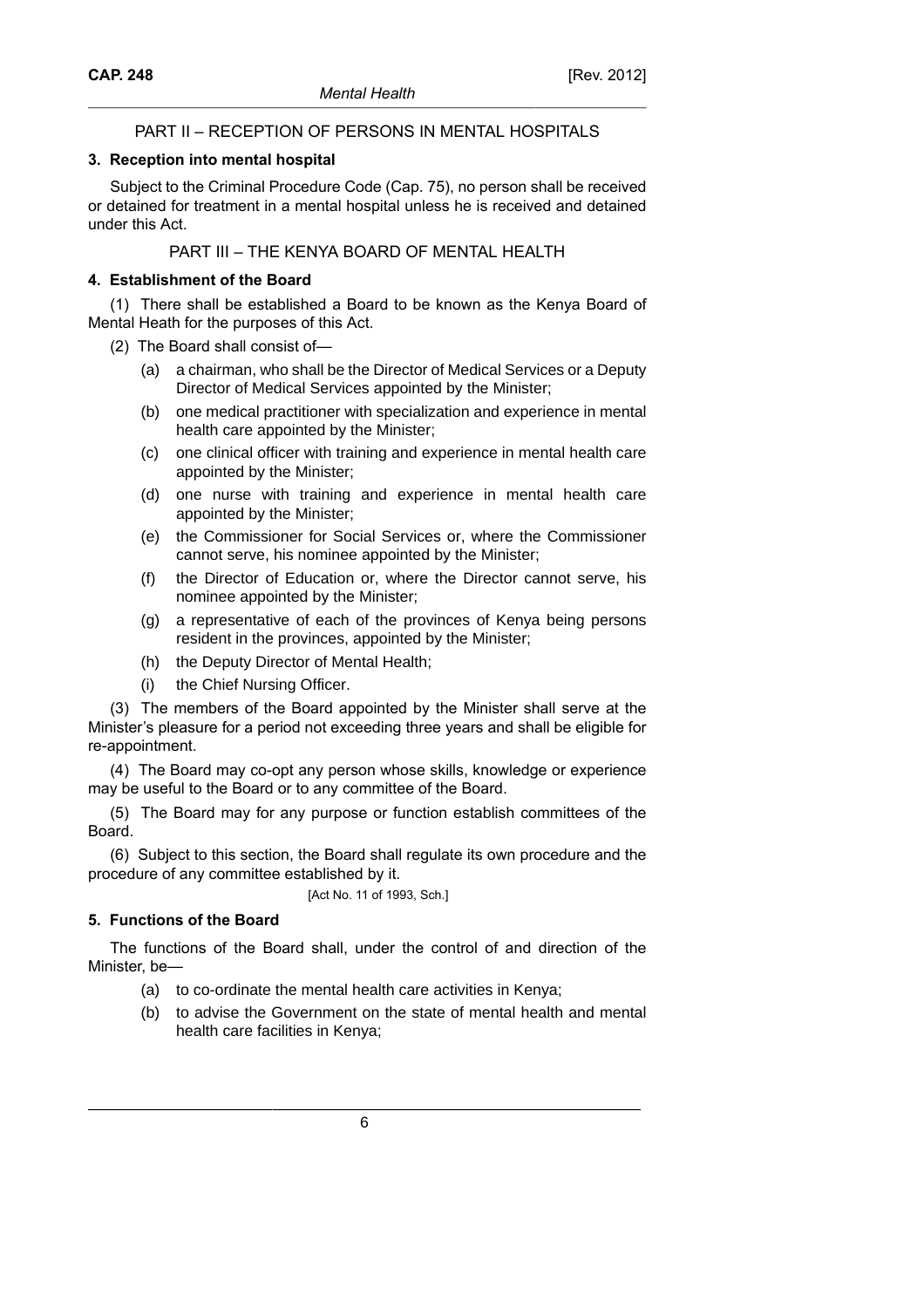- (c) to approve the establishment of mental hospitals;
- (d) to inspect mental hospitals to ensure that they meet the prescribed standards;
- (e) to assist, whenever necessary, in the administration of any mental hospital;
- (f) to receive and investigate any matter referred to it by a patient or a relative of a patient concerning the treatment of the patient at a mental hospital and where necessary to take, or recommend to the Minister, any remedial action;
- (g) to advise the Government on the care of persons suffering from mental subnormality without mental disorder;
- (h) to initiate and organize community or family based programmes for the care of persons suffering from mental disorder; and
- (i) to perform such other functions as may be conferred upon it by or under this or other written law.

# **6. The Director of Mental Health and staff of the Board**

(1) There shall be a Director of Mental Health whose office shall be an office in the public service and who shall be the secretary and chief executive officer of the Board.

(2) There may be appointed such staff for the Board, who may be public officers, as are necessary to enable the Board to effectively carry out its functions.

# **7. District mental health councils**

(1) The Minister may, in consultation with the Board, appoint district mental health councils to perform, at the district level, such of the Board's functions as the Minister shall direct and report thereon to the Board in such manner as the Minister shall approve.

(2) A district mental health council shall consist of not less than five and not more than seven persons including the district medical officer of health.

(3) The members of a district mental health council other than the district medical officer of health shall serve thereon at the Minister's pleasure but for not more than three years at one time and shall be eligible for re-appointment.

(4) For the purposes of this section the Nairobi Area shall be a district for which a district mental health council may be appointed.

# **8. Expenses of the Board and the district mental health councils**

(1) The expenses of the Board and the district mental health councils shall be met out of funds voted for the purpose by Parliament.

(2) There may be paid to the members of the Board, other than public officers in receipt of a salary, such allowances as the Minister, in consultation with the Minister for the time being responsible for finance, shall determine.

# PART IV – MENTAL HOSPITALS

# **9. Establishment of mental hospitals**

(1) A mental hospital authorized by the Director under section 2 of the Mental Treatment Act (Cap. 248 (1970) now repealed) shall be deemed to have been established under this Act.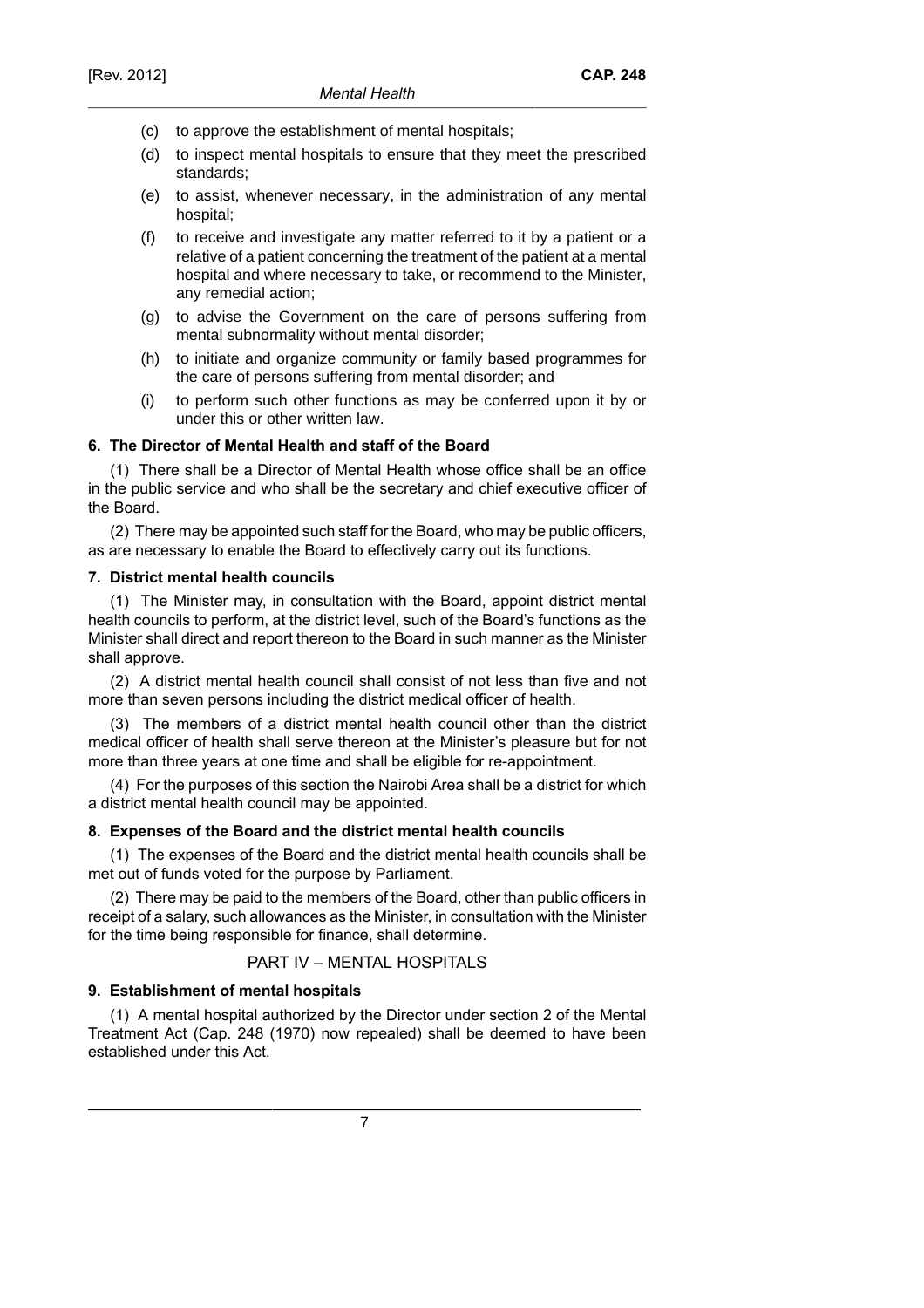(2) A hospital or part of a hospital or other place may be authorized by the Board, by notice in the *Gazette*, to be a mental hospital and a place for the reception and treatment as in-patients of two or more persons who are suffering from mental disorder.

(3) The Board may, under this section, authorize places within prisons established under the Prisons Act (Cap. 90) to be places for the reception and treatment during their term of remand or imprisonment of remand prisoners and convicted criminal prisoners who are persons suffering from mental disorder.

(4) An application to the Board for authority to establish a mental hospital shall be in the prescribed form accompanied by the prescribed fee.

(5) The Minister may, in consultation with the Board, make rules for the control and proper management of mental hospitals and may by such rules prescribe the standards to be maintained for mental hospitals.

(6) Every mental hospital shall have facilities for in-patient and out-patient treatment of persons suffering from mental disorder.

(7) There may be established public mental hospitals operated and managed by the Government and private mental hospitals operated and managed by persons other than the Government.

# PART V – VOLUNTARY PATIENTS

#### **10. Power to receive voluntary patients**

(1) Any person who has attained the apparent age of sixteen years, who desires to voluntarily submit himself to treatment for mental disorder and who makes to the person in charge a written application in duplicate in the form prescribed, may be received as a voluntary patient into a mental hospital.

(2) Any person who has not attained the apparent age of sixteen years and whose parent or guardian desires to submit him to treatment for mental disorder may, if the parent or guardian makes to the person in charge of a mental hospital a written application in duplicate in the prescribed form, be received as a voluntary patient.

(3) Any person received as a voluntary patient under this section may leave the mental hospital, upon giving to the person in charge seventy-two hours' notice in writing of his intention to leave and if he is a person who has not attained the apparent age of sixteen years, upon such notice being given by his parent or guardian, and the release shall be at the discretion of the person in charge of the mental hospital concerned.

#### **11. Voluntary patient to be reviewed within seventy-two hours**

Where a person is received into a mental hospital as a voluntary patient under section 10, the person in charge shall within seventy-two hours review the condition of that patient or cause the condition to be reviewed within that time.

### **12. Notification of reception, death or departure of voluntary patient**

Where a person is received into a mental hospital as a voluntary patient under section 10, or where a person so received dies in or departs from a mental hospital, information of his reception, death or departure shall be given by the person in charge to the district mental health council.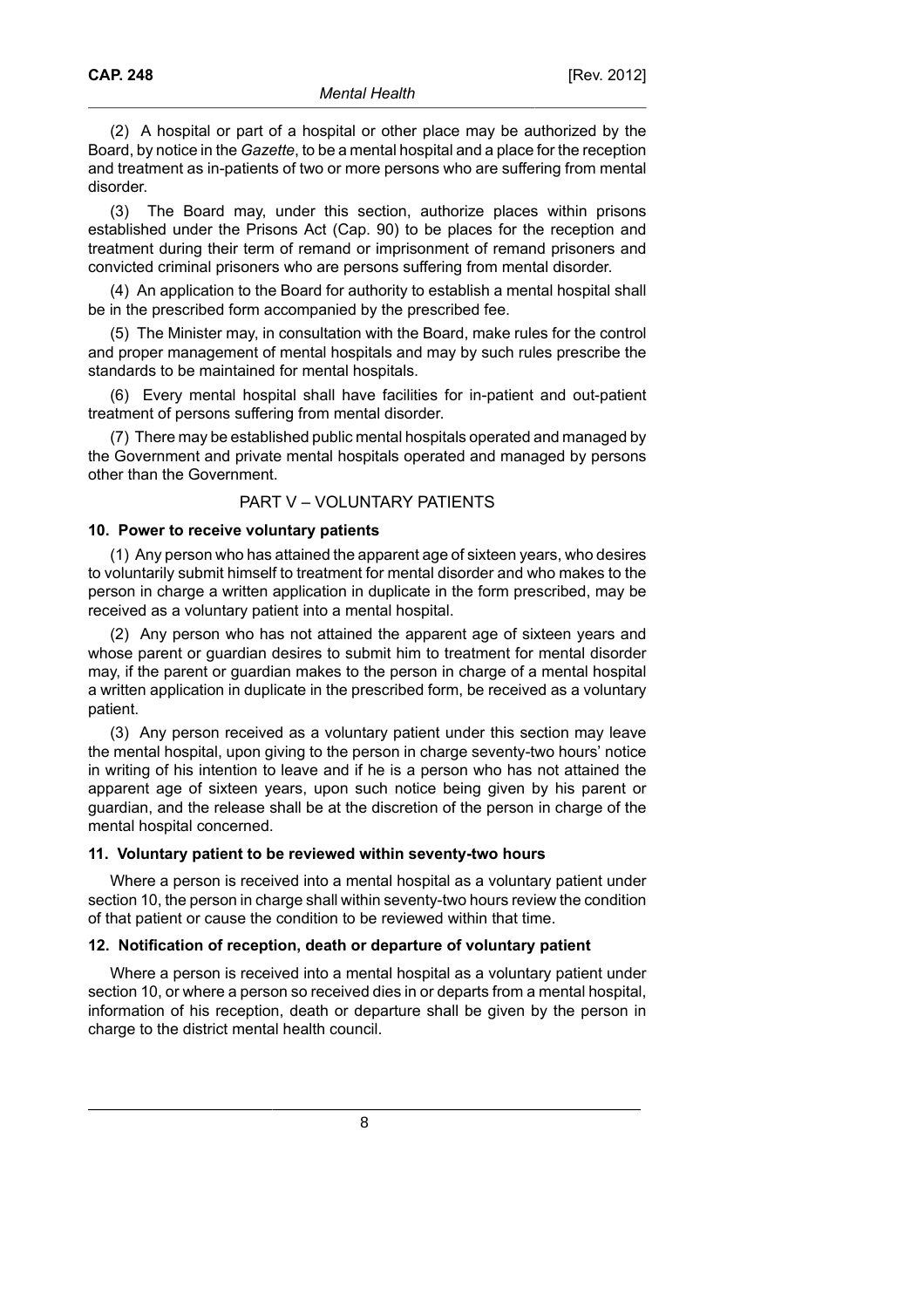# **13. Voluntary patient not to be retained for more than forty-two days after becoming incapable of expressing himself**

(1) A voluntary patient received into a mental hospital under section 10 who at any time becomes incapable of expressing himself as willing or unwilling to continue to receive treatment, shall not be retained as a voluntary patient for more than forty-two days thereafter, and shall be discharged on or before the expiration of that period unless, in the meantime he has again become capable of so expressing himself and the person in charge, in consultation with the district mental health council, considers that his continued stay in the mental hospital may be of benefit to the voluntary patient and the person in charge of the patient shall subject to sections 15 and 22, retain the person in the mental hospital until an order for discharge can be made under section 21.

(2) If a voluntary patient who has not attained the age of sixteen years and who has been received in a mental hospital under section 10 ceases to have any parent or guardian or if his parent or guardian is incapable of performing or refuses or persistently neglects to perform, his duty as parent or guardian, the person in charge shall report the circumstances of the case and the condition of the voluntary patient to the district mental health council who shall forthwith consider the report and give such directions for the retention or discharge of the patient as may be proper.

(3) The person in charge shall act on any direction given by the district mental health council under subsection (2).

### PART VI – INVOLUNTARY PATIENTS

#### **14. Temporary treatment without certificate of certain persons**

(1) Subject to this section, a person who is suffering from mental disorder and is likely to benefit by treatment in a mental hospital but is for the time being incapable of expressing himself as willing or unwilling to receive treatment, may, on a written application under this section, be received into a mental hospital as an involuntary patient for treatment.

(2) An application under this section shall be made in the prescribed form to the person in charge and shall be made—

- (a) by the husband or wife, or by a relative, of the person to whom it relates; or
- (b) if there is no husband, wife or relative available or willing to make an application, by any other person who shall state in his application the reason why it is not made as provided under paragraph (a), the connection of the applicant with the person to whom the application relates and the circumstances in which the application is made.

(3) The application shall be accompanied by a recommendation in duplicate, in the prescribed form, signed by a medical practitioner, who shall where practicable be the usual medical practitioner attending the person concerned and where this is not practicable a medical practitioner approved by the Director for the purpose of making any such recommendation, shall make it.

(4) The medical practitioner who makes a recommendation under this section shall, before signing the recommendation, examine the person to whom the recommendation relates and specify in the recommendation the date or dates on which he examined the person and the grounds on which the recommendation is based.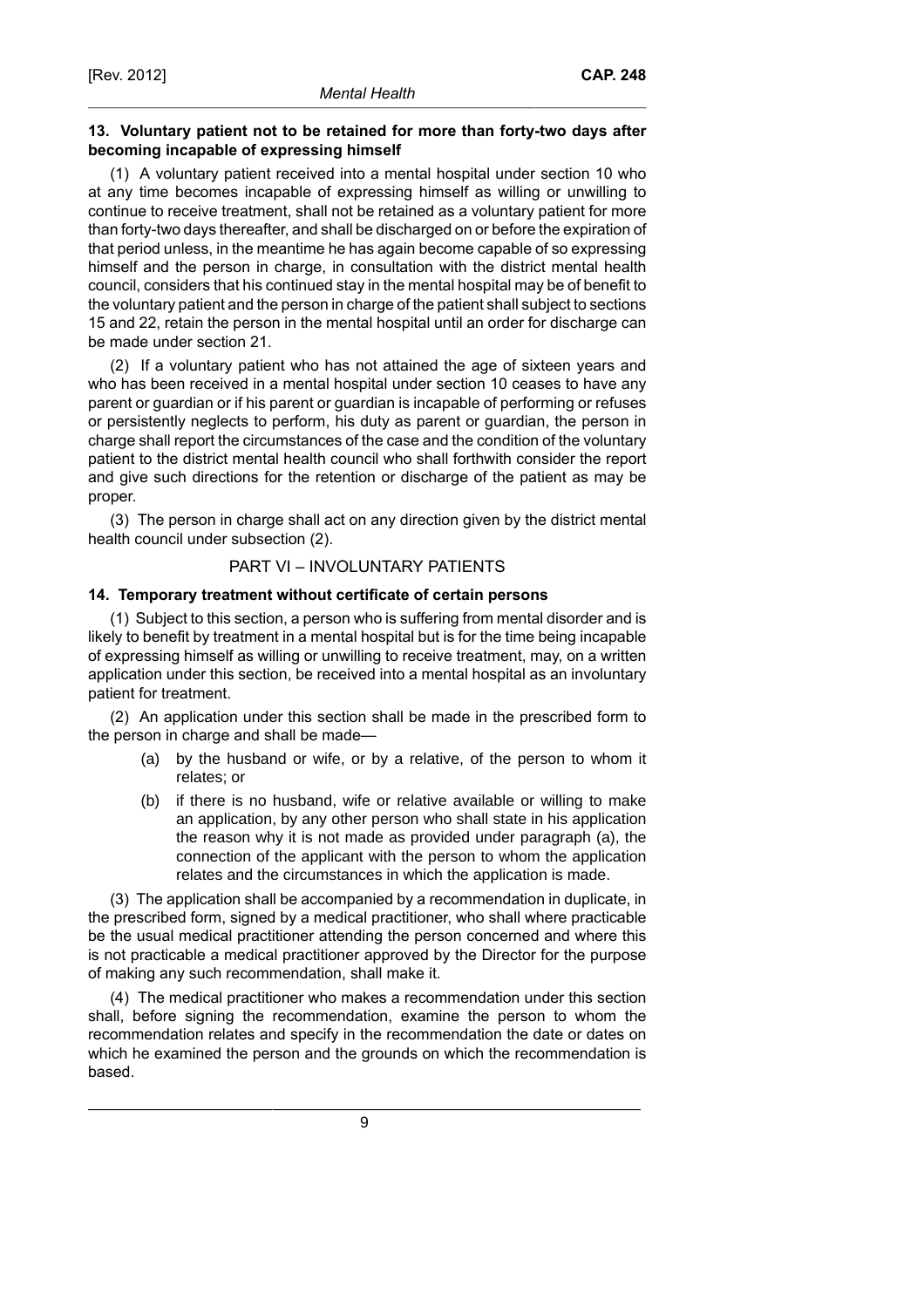(5) A recommendation shall cease to have effect on the expiration of fourteen days from the last date on which the person to whom the recommendation relates was examined by the medical practitioner.

(6) A person received as an involuntary patient into a mental hospital may be admitted in the hospital for a period not exceeding six months which period may be extended by the person in charge for a further period not exceeding six months:

Provided that an involuntary patient shall not be admitted in a mental hospital for any continuous period exceeding twelve months.

(7) Where a person has been received into a mental hospital as an involuntary patient under this section, or if a patient so received dies in or departs from the mental hospital, information of the reception, death or departure shall be given by the person in charge to the district mental health council.

#### **15. Board's powers of discharge**

Where any person has been received into a mental hospital under Part V or this Part, the Board may at any time order that the person shall be discharged or otherwise dealt with under this Act.

# PART VII – EMERGENCY ADMISSION

#### **16. Power to take person suffering from mental disorder into custody**

(1) Any police officer of or above the rank of inspector, officer in charge of a police station, administrative officer, chief or assistant chief may take or cause to be taken into his custody—

- (a) any person whom he believes to be suffering from mental disorder and who is found within the limits of his jurisdiction; and
- (b) any person within the limits of his jurisdiction whom he believes is dangerous to himself or to others, or who, because of the mental disorder acts or is likely to act in a manner offensive to public decency; and
- (c) any person whom he believes to be suffering from mental disorder and is not under proper care and control, or is being cruelly treated or neglected by any relative or other person having charge of him.

(2) Any person taken into custody under subsection (1) shall be taken to a mental hospital by the person taking him into custody within twenty-four hours of being taken into custody or within a reasonable time, and the burden of proving that the person was taken to a mental hospital within a reasonable time shall lie on the person taking him into custody.

(3) The person in charge of the mental hospital to which a person is taken under this section shall admit that person for a period not exceeding seventy-two hours for the purpose of enabling him to be examined and of making any necessary arrangements for his treatment and care.

(4) The person in charge may after examination under subsection (3), if he thinks fit, make the person admitted into the mental hospital over to the care of any relative or detain the person in the mental hospital as an involuntary patient deemed to be admitted under Part VI.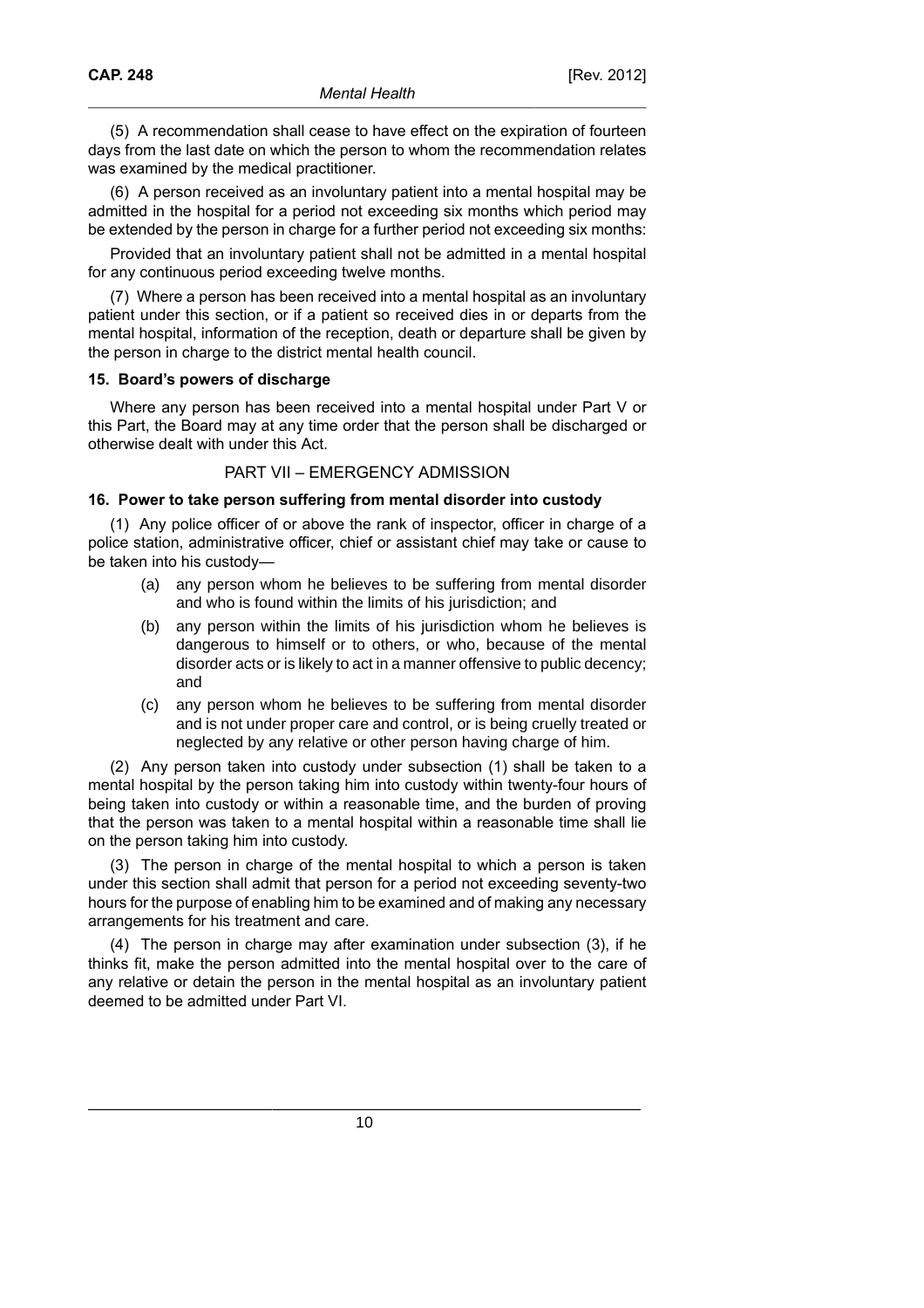# PART VIII – ADMISSION AND DISCHARGE OF MEMBERS OF THE ARMED FORCES

# **17. Admission of member of armed forces into mental hospital for observation and treatment**

(1) Notwithstanding anything to the contrary in this Act, any member of the armed forces may be admitted into a mental hospital for observation if a medical officer of the armed forces by a letter addressed to the person in charge certifies that—

- (a) he has examined the member of the armed forces within a period of forty-eight hours before issuing the letter; and
- (b) for the reasons recorded in the letter the member of the armed forces is a proper person to be admitted to a mental hospital for observation and treatment.

(2) A member of the armed forces may be admitted to a mental hospital under subsection (1) for an initial period not exceeding twenty-eight days from the date of admission and that period may be extended if at or before the end of the twenty-eight days two medical practitioners, one of whom shall be a psychiatrist, recommend the extension after re-examining the patient.

(3) A member of the armed forces admitted to a mental hospital under subsection (1) may be discharged from that hospital if two medical practitioners, one of whom shall be psychiatrist, by a letter addressed to the person in charge certify that—

- (a) they have examined the member of the armed forces within a period of seventy-two hours before issuing the letter; and
- (b) for the reasons recorded in the letter it is desirable that the member of the armed forces be discharged from the mental hospital and where the mental hospital is not an armed forces hospital the member of the armed forces shall be discharged to the nearest armed forces health unit which shall arrange to transport the patient to his armed forces unit.

(4) Where any member of the armed forces suffers from mental disorder while away from his armed forces unit, and is in any circumstances admitted into a mental hospital, the person in charge shall inform the nearest armed forces unit directly or through an administrative officer or gazetted police officer.

(5) If a member of the armed forces admitted to a mental hospital under this section ceases to be a member of the armed forces while admitted, the relevant authority in the armed forces shall inform the person in charge of that fact and the patient shall be deemed to be an involuntary patient under Part VI admitted from the date the information is received.

PART IX – ADMISSION OF PATIENTS FROM FOREIGN COUNTRIES

# **18. Admission of patients from foreign countries to be under this Part**

(1) No person suffering from mental disorder shall be admitted into a mental hospital in Kenya from any place outside Kenya except under this Part.

(2) This Part shall not apply to persons ordinarily resident in Kenya.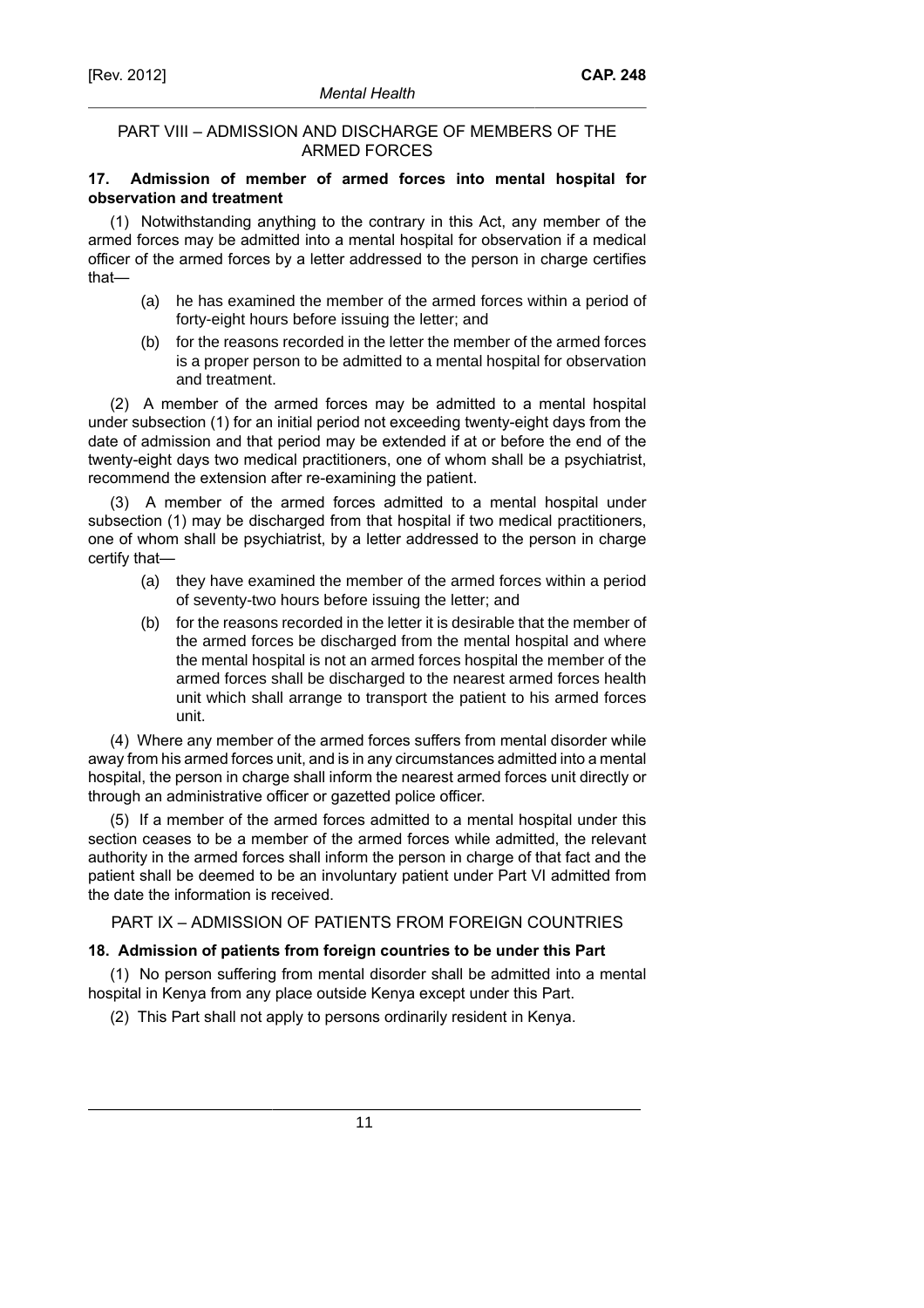# **19. Admission of patients from foreign countries**

(1) Where it is necessary to admit a person suffering from mental disorder from any foreign country into any mental hospital in Kenya for observation or treatment the Government or other relevant authority in that country shall apply in writing to the Board to approve the admission and no mental hospital shall receive a person suffering from mental disorder from a foreign country without the Board's written approval.

(2) The application for the Board's approval under subsection (1) shall indicate that the person to whom it relates has been legally detained in the foreign country for a period not exceeding two months under the law in that country relating to the detention and treatment of persons suffering from mental disorder and his admission into the mental hospital in Kenya has been found necessary.

(3) No person shall be admitted into a mental hospital under this section unless he is accompanied by a warrant or other document duly authorizing his detention in and removal from the foreign country and the warrant or other document together with the Board's approval under subsection (2) shall be sufficient authority for his conveyance to, admission and treatment in the mental hospital to which the Board's approval relates.

(4) On the admission of a person into a mental hospital under this section, not being a person transferred to the mental hospital under section 23, the person in charge shall within seventy-two hours or such longer period as the Board may approve—

- (a) examine the person or cause the person to be examined to determine the extent of mental disorder and the nature of treatment; and
- (b) within that period forward to the Board his report on the findings together with the warrant or other document from the foreign country concerned accompanying the person.

(5) A person shall not be detained in a mental hospital under this section for a period longer than two months from the date of admission to the mental hospital unless the Board, on application in the prescribed form by the person in charge, approves.

### **20. Admission fees under this Part**

(1) The Minister may, after consultation with the Minister for the time being responsible for Finance, by notice in the *Gazette*, prescribe the fees payable for admission of persons into Government mental hospitals under this Part and the manner of payment of those fees.

(2) A non-Government mental hospital admitting persons under this Part may charge such fees and in such manner as the Minister for the time being responsible for finance may from time to time approve in writing.

### PART X – DISCHARGE AND TRANSFER OF PATIENTS

### **21. Discharges**

The person in charge of a mental hospital may, by order in writing and upon the recommendation of the medical practitioner in charge of any person's treatment in the mental hospital, order the discharge of any person admitted to the mental hospital and that person shall thereupon be discharged as having recovered from mental disorder: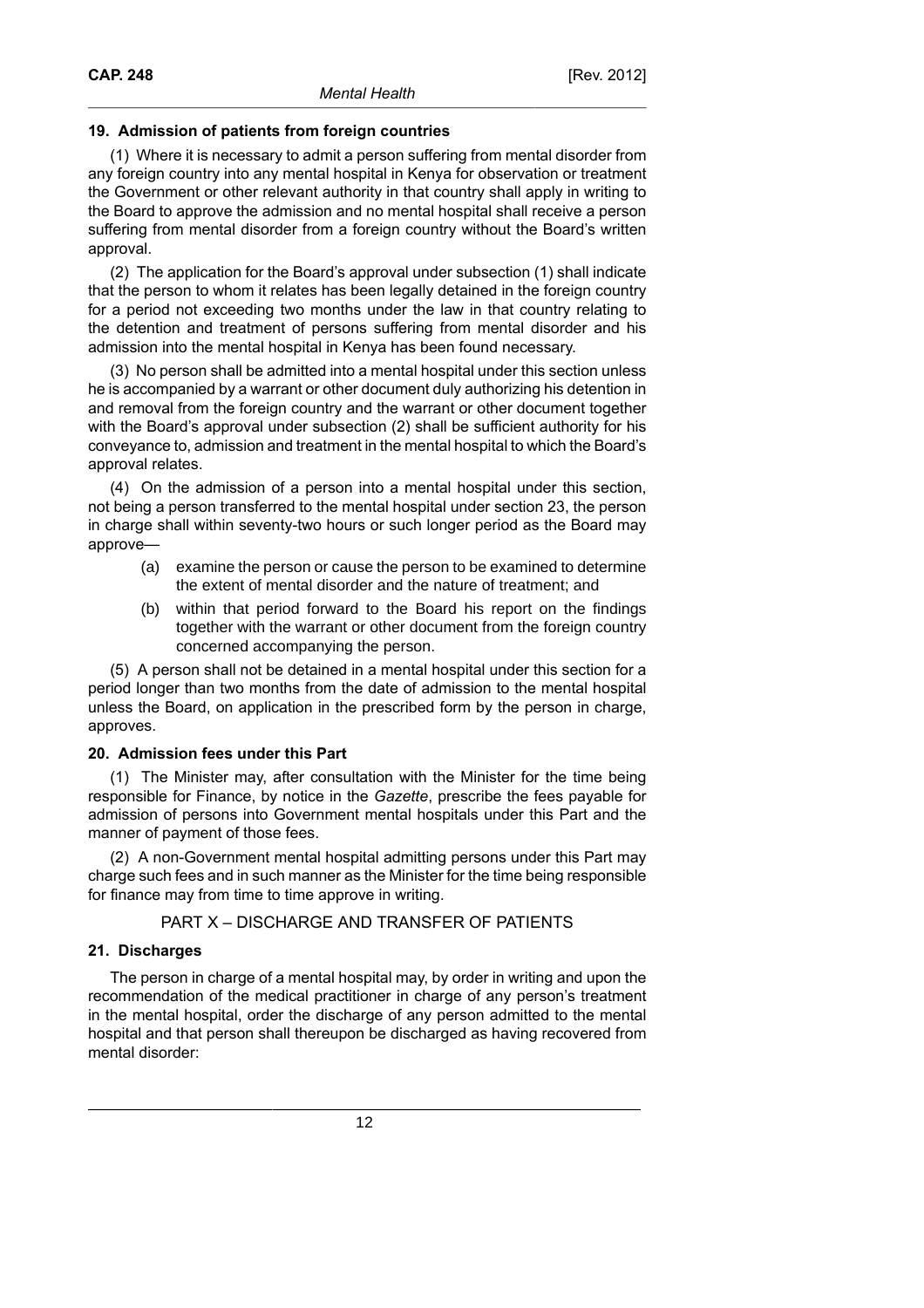Provided that—

- (i) an order shall not be made under this section for a person who is detained under the Criminal Procedure Code (Cap. 75); and
- (ii) this section shall not prejudice the Board's powers under section 15.

#### **22. Order for delivery of patient into care of relative or friend**

(1) If any relative or friend of a person admitted into any mental hospital under this Act desires to take the person into his custody and care, he may apply to the person in charge, who may, subject to subsection (2), order that the person be delivered into the custody and care of the relative or friend upon such terms and conditions to be complied with by the relative or friend.

(2) In the exercise of his powers under subsection (1) the person in charge shall consult with the medical practitioner in charge of the person's treatment in the mental hospital and the Board or the relevant district mental health council which is performing the Board's functions under section 7(1):

Provided that the consultation shall be conducted with the minimum delay.

(3) A relative or friend who takes a person from a mental hospital under this section but is subsequently unable or unwilling to continue to take care of the person, shall report the matter to the person in charge of the mental hospital from which the person was taken and the person in charge may admit the person back to the mental hospital under the terms and conditions he had been admitted before delivery to the relative or friend.

(4) The person in charge shall report the re-admission under subsection (3) to the Board or the relevant district mental health council as the case may be.

(5) Subsection (3) shall not apply to any person from a foreign country who may only be readmitted under Part IX.

(6) The person in charge of a mental hospital from which a person has been taken into the custody and care of a relative under subsection (3) may at any time during such custody and upon the recommendations of the medical practitioner in charge of the person's treatment in the mental hospital order that the person be discharged as having recovered from mental disorder.

#### **23. Transfer of patients in Government hospitals**

(1) Any person detained in a Government mental hospital under this Act may be transferred by order of the Director from one Government mental hospital to another.

(2) Where a person is transferred under subsection (1), the person responsible for conveying him shall produce to the person in charge of the mental hospital to which the transfer is made a certified copy of the order of the Director.

PART XI – REMOVAL OF PATIENTS TO OTHER COUNTRIES

#### **24. Removal of patients to other countries**

(1) A friend or relative of a person suffering from mental disorder and who desires that the person, whether admitted into a mental hospital or not, should be removed from Kenya to a foreign country for subsequent treatment and care, shall apply to the Board for approval of the removal.

13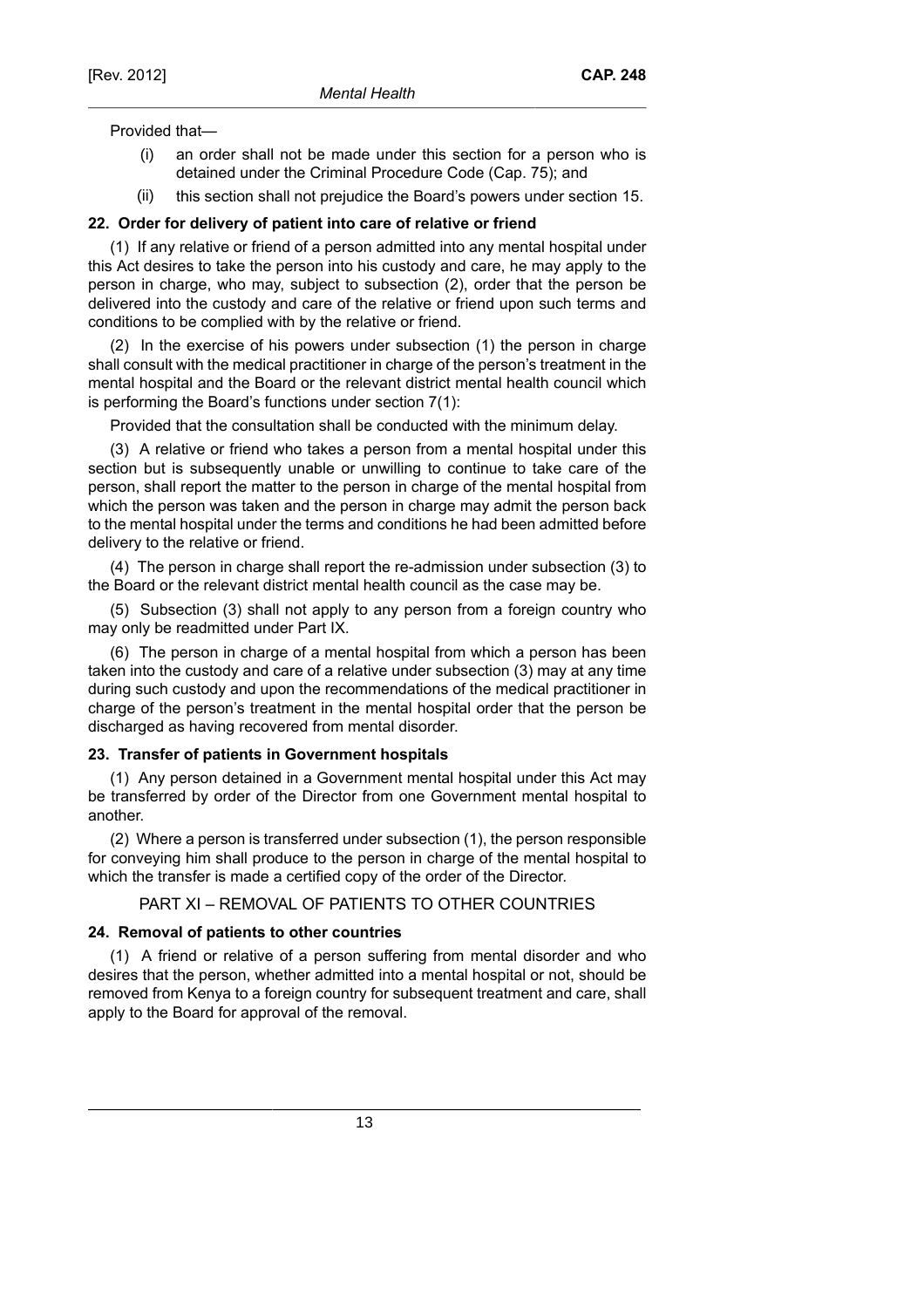(2) The Board shall inquire into the case of the person to whom the application under subsection (1) relates in such manner as it deems fit, and if satisfied that the removal is likely to be for the person's benefit, and that proper arrangements have been made for the proper removal and subsequent treatment and care the Board may by warrant in the prescribed form and subject to subsection (3), direct that the person be delivered to a person, named in the warrant, for the purpose of being removed to the foreign country specified in the warrant.

(3) No warrant for the removal of any person to a foreign country shall be issued by the Board under subsection (2) unless a prior consent to receive the person has been obtained from the proper authorities in the foreign country.

#### **25. Cost of removal and maintenance**

The cost of removal under this Part of any person, of his maintenance after removal, of his return and of his being sent, in the event of discharge after recovery, to any place shall be paid in such manner as may be arranged between the Government and the proper authorities in the country concerned:

Provided that nothing in this Part shall affect any power to recover any part, or the whole, of the cost of the removal from the property of the person removed or from any person legally liable to maintain him, or otherwise.

PART XII – JUDICIAL POWER OVER PERSONS AND ESTATES OF PERSONS SUFFERING FROM MENTAL DISORDER

### **26. Order for custody, management and guardianship**

- (1) The court may make orders—
	- (a) for the management of the estate of any person suffering from mental disorder; and
	- (b) for the guardianship of any person suffering from mental disorder by any near relative or by any other suitable person.

(2) Where there is no known relative or other suitable person, the court may order that the Public Trustee be appointed manager of the estate and guardian of any such person.

(3) Whereupon inquiry it is found that the person to whom the inquiry relates is suffering from mental disorder to such an extent as to be incapable of managing his affairs, but that he is capable of managing himself and is not dangerous to himself or to others or likely to act in a manner offensive to public decency, the court may make such orders as it may think fit for the management of the estate of such person, including proper provision for his maintenance and for the maintenance of such members of his family as are dependent upon him for maintenance, but need not, in such case, make any order as to the custody of the person suffering from mental disorder.

### **27. Power of manager in respect of estate**

(1) Where a manager is appointed under this Part, the court may order that the manager shall have such general or special powers for the management of the estate as the court considers necessary and proper regard being had to the nature of the property whether movable or immovable, of which the estate may consist:

Provided that—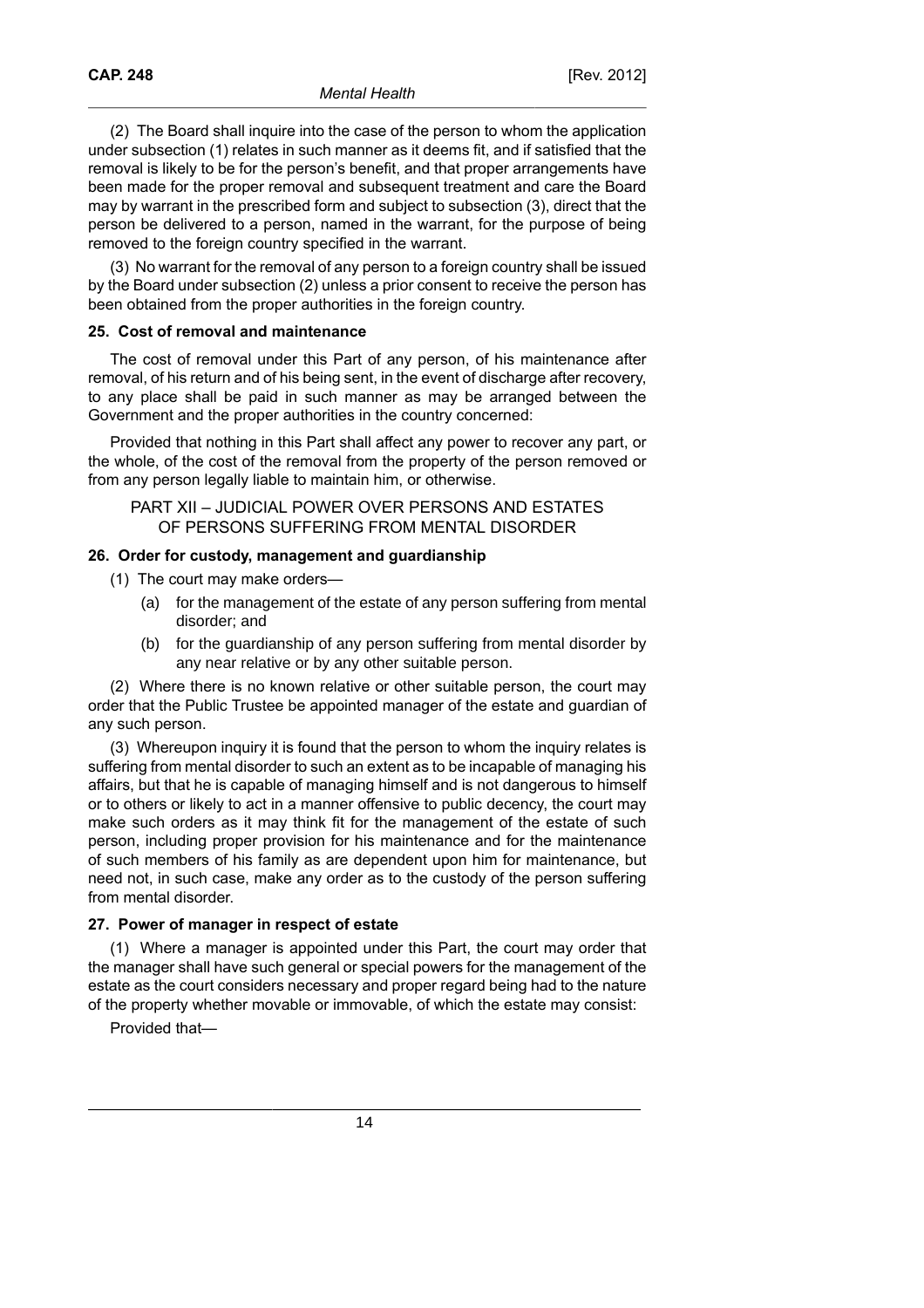- (i) a manager so appointed shall not, without the special permission of the court—
- (a) mortgage, charge or transfer by sale, gift, surrender, exchange or otherwise any immovable property of which the estate may consist;
- (b) lease any such property for a term exceeding five years; or
- (c) invest in any securities other than those authorized by section 4 of the Trustee Act (Cap. 167);
- (ii) no manager may invest any funds belonging to the estate of which he is manager in any company or undertaking in which he himself has an interest, nor on the purchase of immovable property under the authority of paragraph (d) of section 4(1) of the Trustee Act without the prior consent of the court.

(2) Where the person appointed to be manager of an estate or guardian of a person under this Part is unwilling to act gratuitously, the court may fix such allowance to be paid out of the estate of the person in respect of whom the manager or guardian has been appointed as, in the circumstances of the case, the court may think fit.

(3) Any manager appointed under any other law in force before the commencement of this Act shall be deemed to have been appointed under this Act as from such commencement, but shall not be required to file any inventory or statement under subsection (1) of section 33 if he has already done so before such commencement.

(4) For the purposes of this Act and the Penal Code (Cap. 63), a manager shall be deemed to be a trustee under any other law for the time being in force.

### **28. Power to make order concerning any matter with the person**

(1) The court may, upon application made to it by petition concerning any matter connected with a person suffering from mental disorder or with his estate, make such order, subject to this Part, regarding such application as, in the circumstance's of the case, the court may think fit.

(2) The Minister, the Public Trustee or a manager may take out, as a matter of course, an application in chambers for the determination of any question arising out of the management of any estate in respect of which an order has been made under this Part.

# **29. Power to apply property for maintenance of person suffering from mental disorder without appointing manager**

(1) Where it appears to the court that, having regard to the circumstances of a person who is suffering from mental disorder and of his family and any other relative circumstance, it is expedient that his property should be made available for his or their maintenance it may, instead of appointing a manager or, notwithstanding such appointment, order that the property or the proceeds thereof when realized be paid to such person as the court may think fit, to be applied for such maintenance.

(2) Where it appears to the court that a person is suffering from mental disorder of a temporary nature and that it is expedient to make temporary provision for his maintenance or for the maintenance of such members of his family as are dependent upon him for their maintenance, the court may in the manner provided in subsection (1), direct that his property or sufficient part of it be applied for such purpose.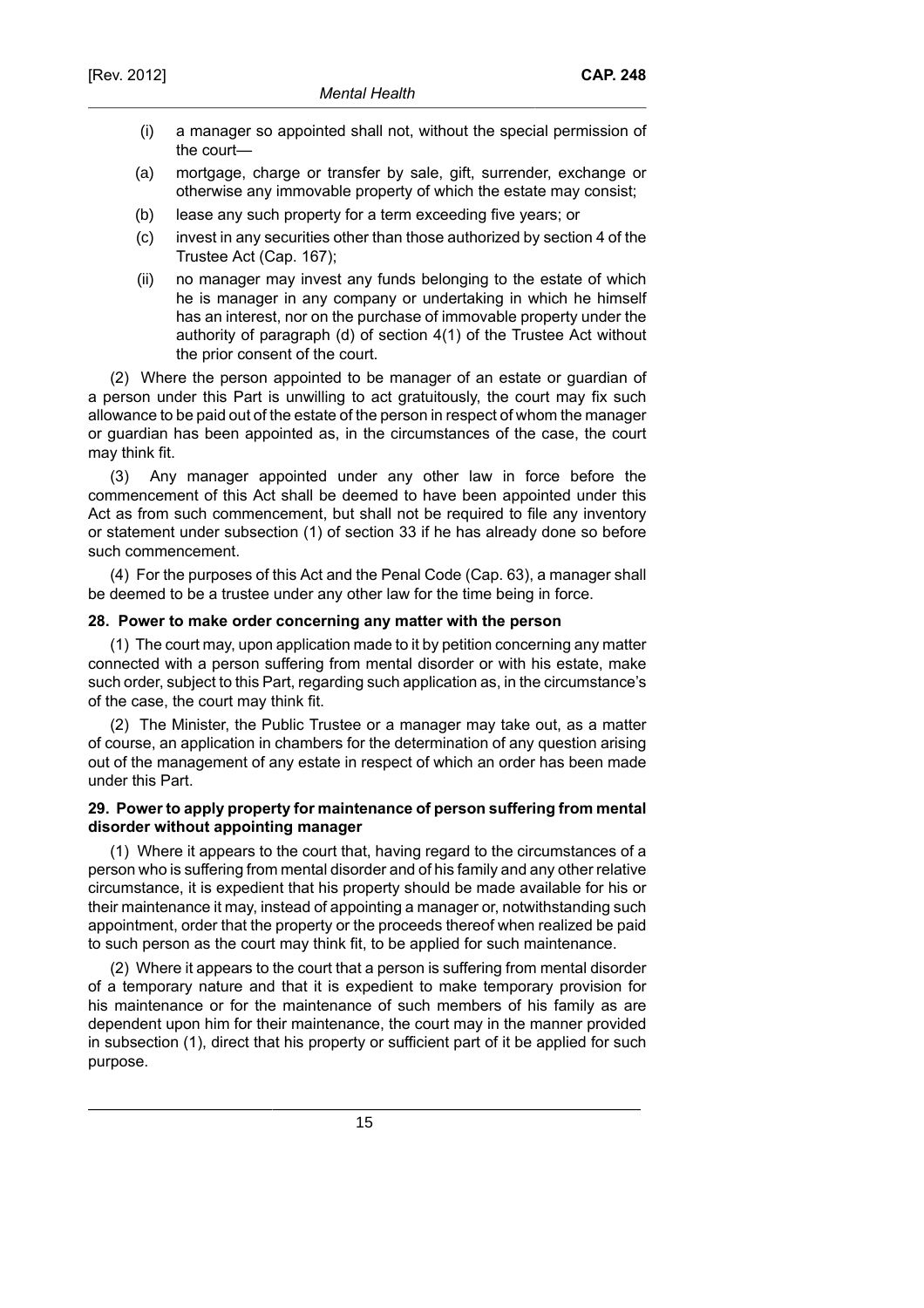(3) The receipt of any person under subsection (1) shall be a valid discharge to any person who pays any money delivers any property of the person suffering from mental disorder to the person so appointed.

# **30. Powers of court over property of person who has no manager appointed**

Where no manager is appointed, the court may, if it appears to be just or for the benefit of the person suffering from mental disorder, order that any property of such person, be sold, charged, mortgaged or otherwise disposed of as may seem most expedient for the purpose of raising, securing or repaying, with or without interest money to be applied, or which has been applied to all or any of the following purposes—

- (a) the payment of the debts or engagements of such person;
- (b) the discharge of any encumbrance on his property;
- (c) the payment of any debt or encumbrance on his property for the maintenance of such person or otherwise for his benefit;
- (d) the payment of or provision for the expenses of his future maintenance and the maintenance of such members of his family as are dependent upon him for maintenance, including the expenses of his removal from Kenya if he is so removed and all expenses incidental thereto; or
- (e) the payment of the costs of any inquiry under this Act and of any costs incurred by order or under the authority of the court.

# **31. Power to order transfer of property of person residing out of Kenya**

Where any movable or immovable property is vested in any person residing out of Kenya, the court may, upon being satisfied that such person is suffering from mental disorder and that a manager has been appointed for his estate according to the law of the place where he is residing, order some fit person to pay, deliver or transfer such property, or any part of that property, to the name of the appointed, as the court may think fit.

### **32. Execution of conveyances and powers by manager under order of court**

A manager, or such other person as the court may appoint for the purpose, shall on behalf of the person suffering from mental disorder execute any conveyance and instrument relating to any sale, mortgage or other disposition of such person's estate as the court may order, and any conveyance or other instrument executed by such manager, or any other such person, with the sanction of the court, shall be as valid and effectual in all respects as if it had been executed by the person suffering from mental disorder while he was not so suffering.

### **33. Manager to furnish inventory and annual accounts**

(1) Every person appointed by the court to be manager of the estate of a person under this Part shall, within six months of the date of his appointment, deliver to the court and to the Public Trustee (to whom he shall pay such fee as may be prescribed) an inventory of the property belonging to the person of whose estate he has been appointed manager and all such sums of money, goods and effects as he receives on account of the estate, together with a statement of all debts owed by or due to such person, and every such manager shall furnish to the court and to the Public Trustee (to whom he shall pay such fee as may be prescribed)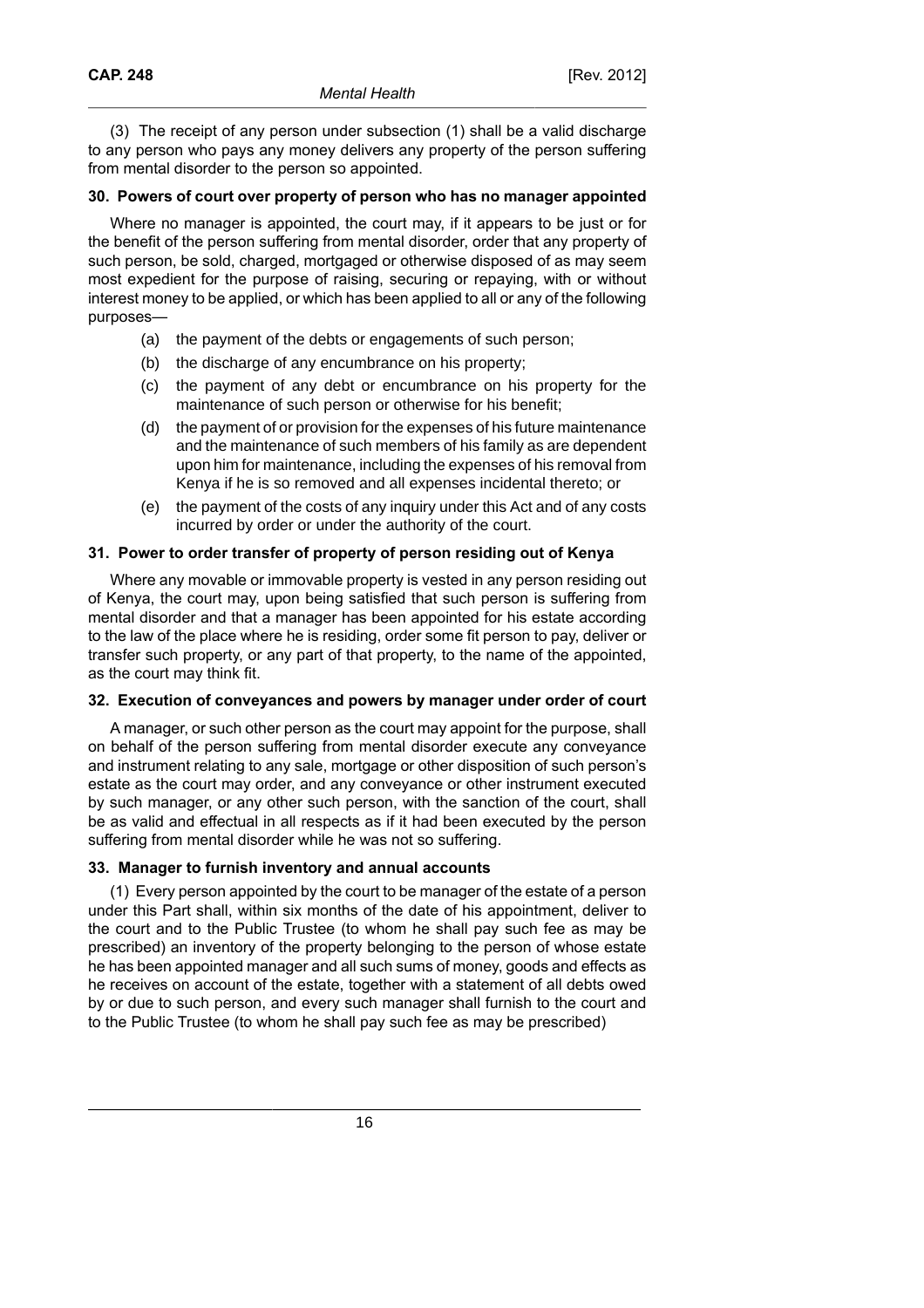annually, within three months of the 31st December, an account of the property in his charge showing the sums received and disbursed on account of the estate during the year and the balance; such inventory, statement and account shall be in the prescribed form.

(2) Any person may, on payment of such fee as may be prescribed, inspect and obtain a copy of any inventory, statement or account delivered to the court and to the public Trustee under subsection (1).

(3) The Public Trustee shall report to the Minister annually on all accounts delivered to him under subsection (2).

(4) Where any person, by petition to the court, impugns the accuracy of any inventory or statement or of any annual account made under this section, the court may summon the manager and inquire summarily into the matter, and make such order as it thinks proper or the court may refer the petition to a magistrate having jurisdiction in the place where the property belonging to the estate concerned is situated, for inquiry and report, and upon receipt of the magistrate's report the court may make such order as it thinks fit.

# **34. Removal of managers and guardians**

(1) The court may, for any sufficient cause, remove any manager or guardian appointed by it under this Part, and may appoint any other fit person in his place; and may make such order as it considers necessary to ensure that the person removed transfers the property under his care, and of which he was manager, to his successor, and accounts to the successor for all money received or disbursed by him in connection with the property.

(2) The court may also, for any sufficient cause, remove the guardian of a person appointed by it and appoint any other fit person in his place.

#### **35. Termination of appointment of manager**

(1) On any termination of the appointment of any manager, that manager shall deliver an account, in the prescribed form, of the property of which he was manager, to the court which made his appointment.

(2) No such account shall be accepted as correct until it is approved by the Public Trustee who may charge such fee as may be prescribed.

(3) Any manager who, within a time fixed by the court, neglects or refuses to deliver on account under this section, or deliver to a person named by the court any property belonging to the estate of which he was manager, shall be guilty of an offence.

### **36. Orders on recovery of person previously suffering from mental disorder**

Where any person has been found under this Act to be suffering from mental disorder, and it is subsequently shown to the court that there is reason to believe that he has recovered from the mental disorder, the court may, after receiving evidence by affidavit or otherwise, make such order as in the circumstances it deems just and expedient.

### **37. Examination of females**

The attendance and examination of any person under this Act shall, if such person is a woman who according to the custom or religion of such woman ought not to be compelled to appear in public, be regulated by the law and practice for the examination of any such woman in civil cases.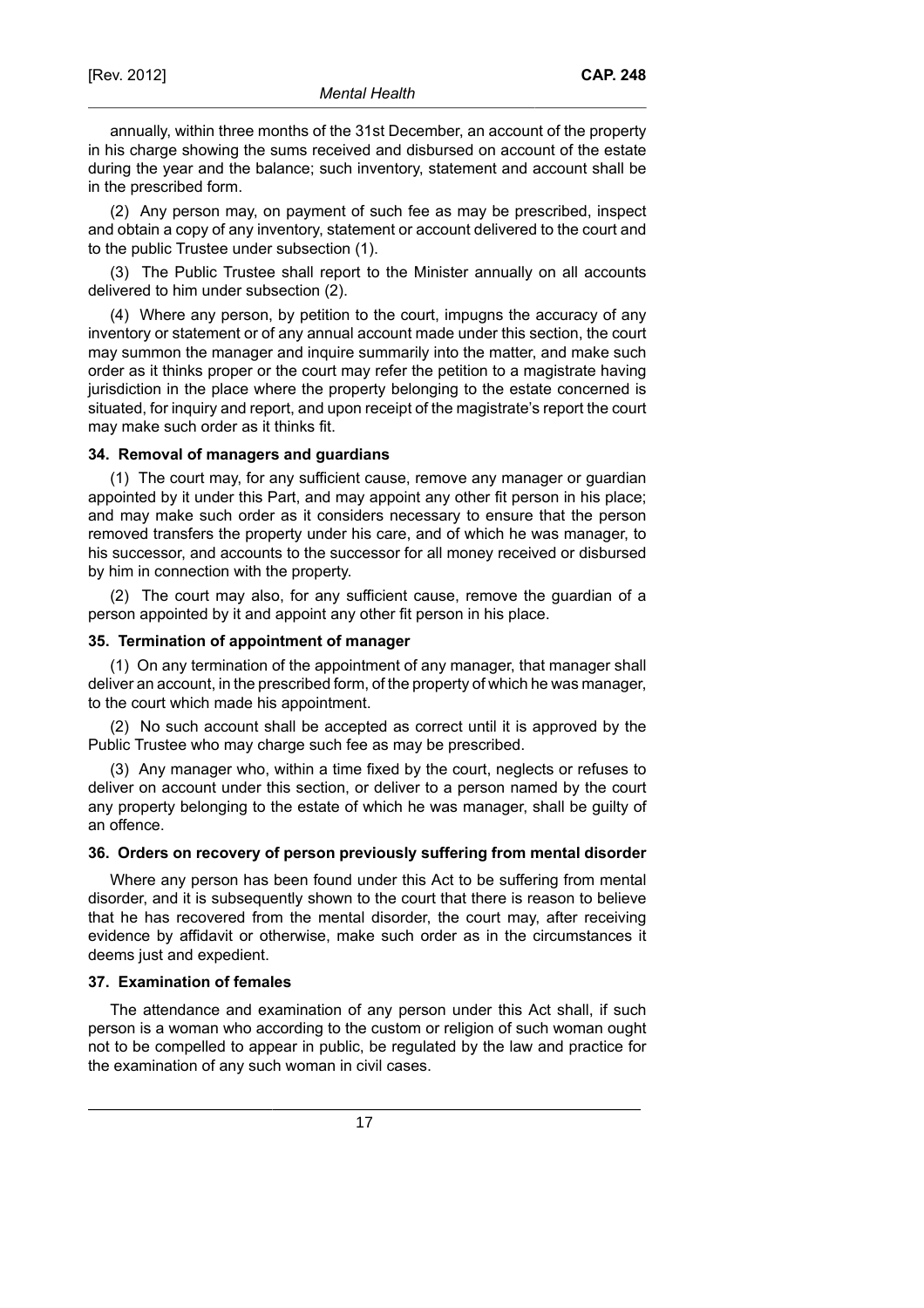# **38. Court procedure**

Where a person alleged to be suffering from mental disorder is before the court or magistrate, such court or magistrate shall, whenever possible, sit *in camera*.

### **39. Chief Justice may delegate power to magistrates**

The Chief Justice may, by notice in the *Gazette* confer upon any magistrate, either generally or in respect of a particular person or class of persons all or any of the powers conferred upon or vested in the court under this Act.

PART XIII – GENERAL PROVISIONS

# **40. Letters of patients**

(1) The person in charge of a mental hospital or every person having charge of any patient in the mental hospital shall forward all letters written by the patient and addressed to the Board or the relevant district mental health council, or to any member of the Board or relevant council as soon as practicable after such letters come to his notice.

(2) Letters addressed by patients to persons other than those mentioned in subsection (1) shall be forwarded as the person in charge may, in his discretion, decide.

(3) Every person in charge of a mental hospital and every person having charge of any patient in a mental hospital shall be entitled to examine and at his discretion, retain any letters addressed to persons other than to those mentioned in subsection (1).

# **41. Power to refuse reception into mental hospital**

Notwithstanding anything in this Act, a person in charge of a mental hospital may refuse to receive any person into the hospital if there is insufficient or unsuitable accommodation available therein.

# **42. Protection of persons acting under Act**

(1) Any person who does any act in pursuance or intended pursuance of this Act shall not be under any civil or criminal liability in respect thereof, if the court is satisfied that he has acted in good faith and with reasonable care.

(2) Any proceedings taken against any person for any act under subsection (1) may, upon application to the court in which they are taken, be stayed, if the court is satisfied that there is no reasonable ground for alleging want of good faith or reasonable care, or that the proceedings are frivolous or vexatious, and the court may award to the defendant such costs or compensation, or both, as it considers reasonable.

(3) No proceedings under this section shall be commenced after the expiry of six months from the act complained of or, in the case of a continuance of injury or damage, after the expiry of six months from the discovery of such Act.

(4) Nothing in this section shall be construed as depriving any person of any defence.

(5) No criminal proceedings shall be commenced under this Act without the prior consent in writing of the Attorney-General.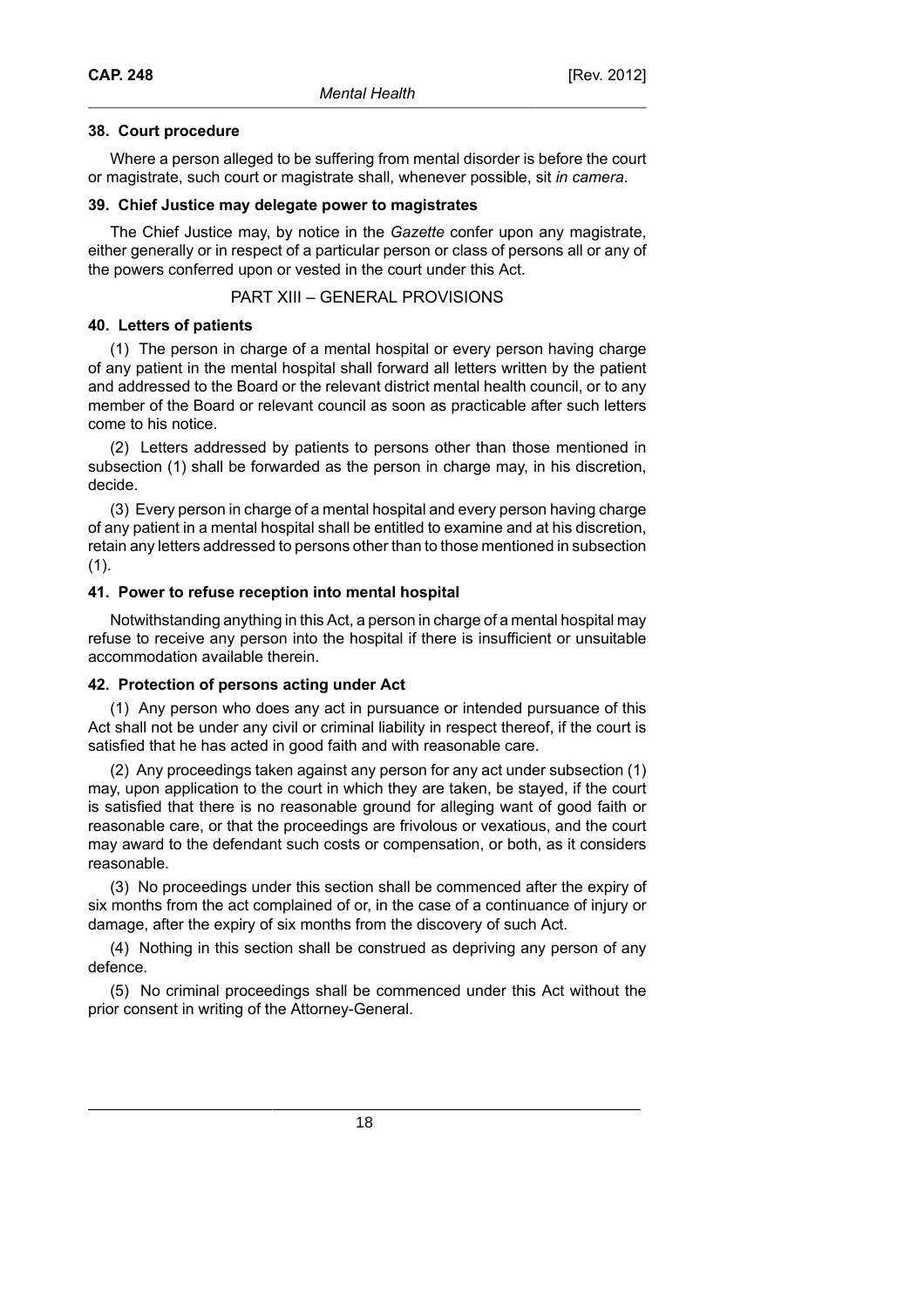#### **43. Who may not give certificates**

No medical recommendation for admission of a person to a mental hospital and no medical certificate for the purposes of Parts V, VI, and VII shall be signed by any person owning a financial interest in such mental hospital unless the person in respect of whom the recommendation or certificate is signed, is at the time of signing, admitted to the mental hospital or is lawfully detained in some other suitable place for observation as to his mental condition, by the person who signs the certificate.

[Act No. 11 of 1993, Sch.]

#### **44. Amendment of order of certification**

Where, after a person has been admitted into any mental hospital, the person in charge discovers any defect in the admission procedure or the medical recommendation upon which the person was admitted is defective, he may require the defect to be corrected at any time within fourteen days after the person is admitted into the mental hospital.

#### **45. Detention of escapee**

Every person admitted into a mental hospital under this Act shall remain admitted until he leaves or is removed or discharged, in accordance with this Act; and, if any person admitted to a mental hospital escapes, he may be taken by any police officer, by any person employed in such mental hospital or by any other person authorized by the person in charge of the mental hospital, and conveyed to and received into the mental hospital.

### **46. Insurance for treatment of persons suffering from mental disorder**

(1) Every person in Kenya shall, be entitled, if he wishes, to insurance providing for his treatment as a person suffering from mental disorder and no insurance company shall make any insurance policy providing insurance against sickness, which excludes or restricts the treatment of persons suffering from mental disorder.

(2) An insurance company which makes any insurance policy which expressly excludes or puts restrictions on the treatment of any person suffering from mental disorder shall be guilty of an offence.

### PART XIV – OFFENCES

### **47. Person other than medical practitioner signing certificates**

Any person who, not being a medical practitioner or a person approved and authorised by the Director, knowingly and wilfully signs any medical certificate for the purposes of any of the provisions of this Act shall be guilty of an offence.

[Act No. 11 of 1993, Sch.]

### **48. False certificates**

Any medical practitioner who knowingly, wilfully or recklessly, certifies anything in a certificate made under this Act, which he knows to be untrue, shall be guilty of an offence.

### **49. Escape of person suffering from mental disorder**

Any person who wilfully assists the escape of any person suffering from mental disorder being conveyed to or from, or while under care and treatment in, a mental hospital, or who harbours any person suffering from mental disorder whom he knows has escaped from a mental hospital, shall be guilty of an offence.